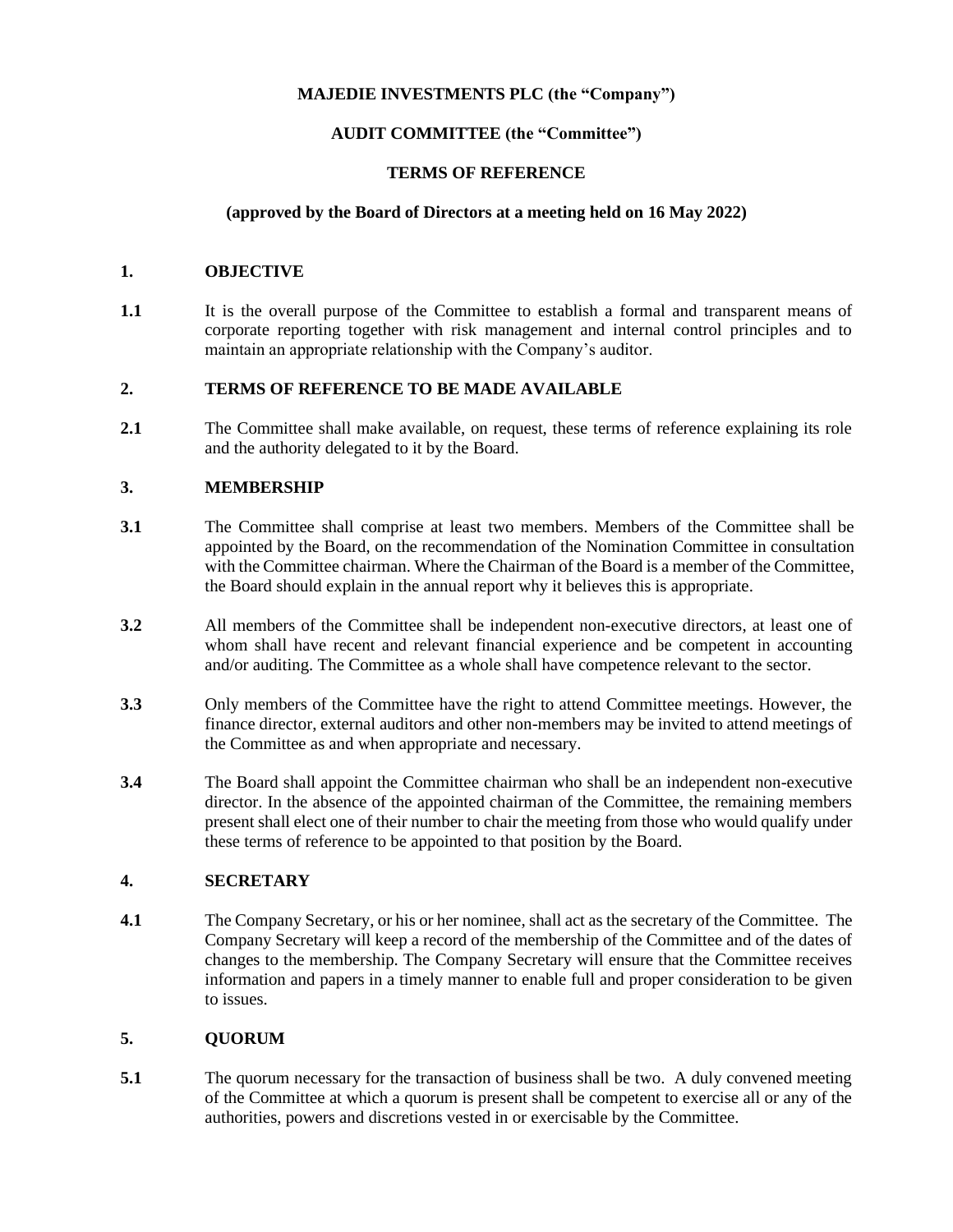## **6. FREQUENCY OF MEETINGS**

**6.1** The Committee shall meet at least twice a year and otherwise as required.

# **7. NOTICE OF MEETINGS**

- **7.1** Meetings of the Committee shall be convened by the Company Secretary at the request of any of its members or the auditor.
- **7.2** Unless otherwise agreed, notice of each meeting confirming the venue, time and date, together with an agenda of items to be discussed, shall be forwarded to each member of the Committee, any other person required to attend and all other non-executive directors, no later than five days before the date of the meeting. Supporting papers shall be sent to Committee members and other attendees as appropriate, at the same time. These may be issued via electronic means.

#### **8. MINUTES**

**8.1** The Company Secretary shall minute the proceedings and resolutions of all meetings of the Committee, including recording the names of those present and in attendance. Minutes of Committee meetings shall be circulated promptly to all members of the Committee and, once agreed, to all members of the Board.

## **9. ANNUAL GENERAL MEETING**

**9.1** The Committee chairman shall attend the Annual General Meeting to answer any shareholder questions on the Committee's activities.

#### **10. DUTIES OF THE COMMITTEE**

The Committee shall carry out the duties below for the Company:

**10.1** The Committee shall monitor the integrity of the financial statements of the Company, including its Annual and Half Yearly Reports and any other formal announcements relating to its financial performance, reviewing significant financial reporting issues and judgements which they contain.

#### **10.2 Financial reporting**

In particular, the Committee shall review and challenge where necessary:

- **10.2.1** the application of significant accounting policies and any changes to them;
- **10.2.2** the methods used to account for significant or unusual transactions where different approaches are possible;
- **10.2.3** whether the Company has followed appropriate accounting standards and made appropriate estimates and judgements, taking into account the views of an external auditor;
- **10.2.4** the clarity of disclosure in the Company's financial reports and the context in which statements are made and satisfy itself that the Annual Report and Accounts is fair, balanced and understandable (when taken as a whole); and
- **10.2.5** all material information presented with the financial statements, including the strategic report and the corporate governance statements relating to the audit and to risk management.

Where the Committee is not satisfied with any aspect of the proposed financial reporting by the Company, it shall report its views to the Board.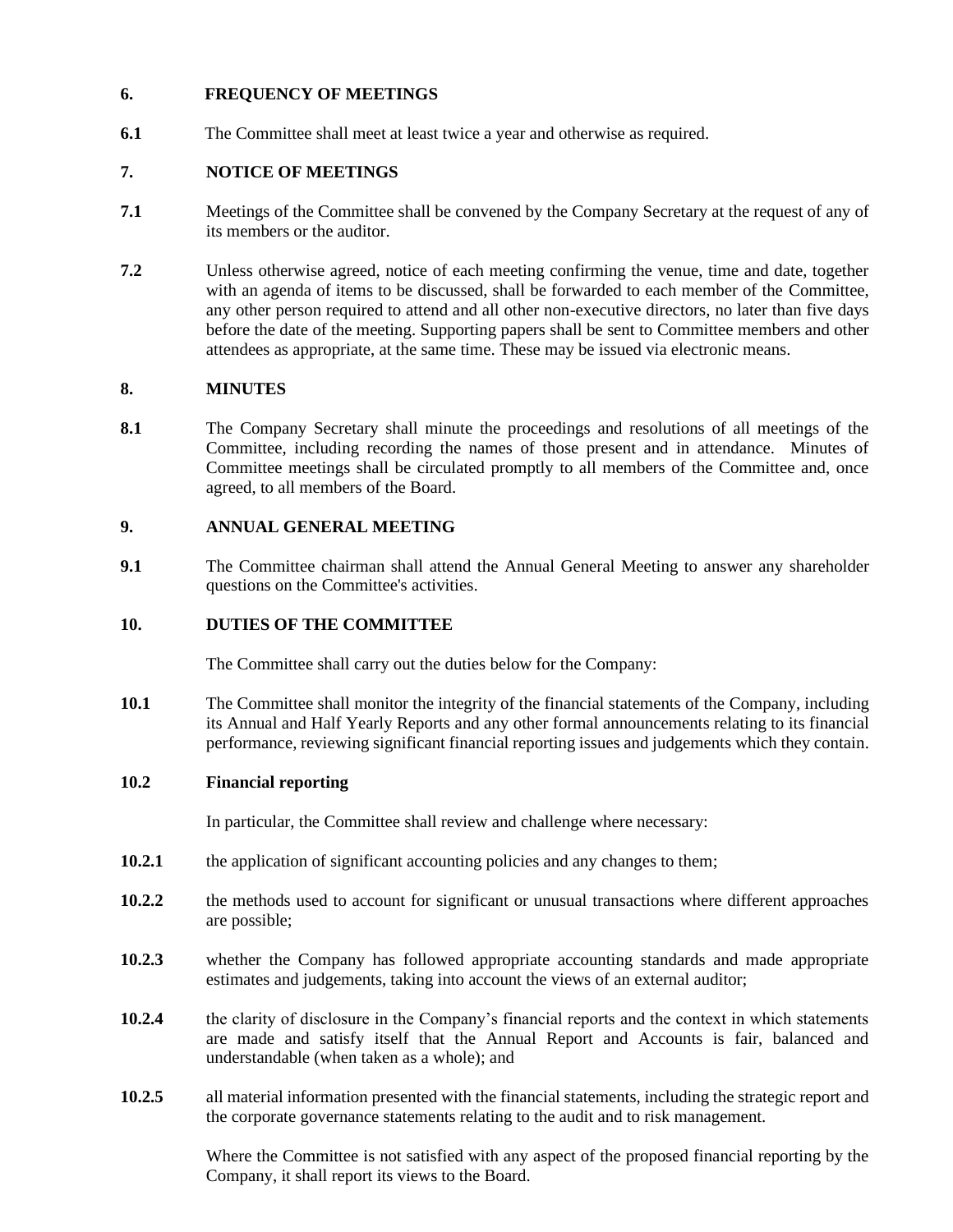#### **10.3 Narrative reporting**

The Committee should review the content of the Annual Report and Accounts and advise the Board on whether, taken as a whole, it is fair, balanced and understandable and provides the information necessary for shareholders to assess the Company's position and performance, business model and strategy.

#### **10.4 Internal controls and risk management systems**

The Committee shall:

- **10.4.1** recommend to the Board the nature and extent of the principal risks the Company is willing to take in order to achieve its long-term strategic objectives;
- **10.4.2** conduct a review, at least annually, of the adequacy and effectiveness of the Company's internal financial controls and internal control and risk management systems and establish procedures for the management of risk and oversight of the internal control framework; and
- **10.4.3** review and approve the statements to be included in the Annual Report concerning internal controls, risk management and the viability statement.

#### **10.5 Compliance, whistleblowing and fraud**

The Committee shall:

- **10.5.1** asses the adequacy and security of the arrangements (including any policies) for its employees and service providers to raise concerns, in confidence, about possible wrongdoing in financial reporting or other matters. The Committee shall ensure that these arrangements allow proportionate and independent investigation and appropriate follow up action;
- **10.5.2** review the Company's procedures for detecting fraud; and
- **10.5.3** review the Company's systems and controls for the prevention of bribery and receive reports on non-compliance.

#### **10.6 Audit**

The Committee shall:

- **10.6.1** consider, periodically, if the Company should put in place an internal audit function;
- **10.6.2** approve the appointment and removal of the Committee chairman;
- **10.6.3** consider its remit and ensure it has adequate resources and appropriate access to information to enable it to perform its function effectively and in accordance with the relevant professional standards. The Committee shall also ensure that the function has adequate standing and is free from restrictions;
- **10.6.4** oversee and make recommendations to the Board, to be put to shareholders for approval at the AGM, in relation to the appointment, re-appointment and removal of the Company's auditor. The Committee shall conduct the selection process for a new auditor and if an auditor resigns the Committee shall investigate the issues leading to this and decide whether any action is required;
- **10.6.5** oversee the relationship with the auditor including (but not limited to):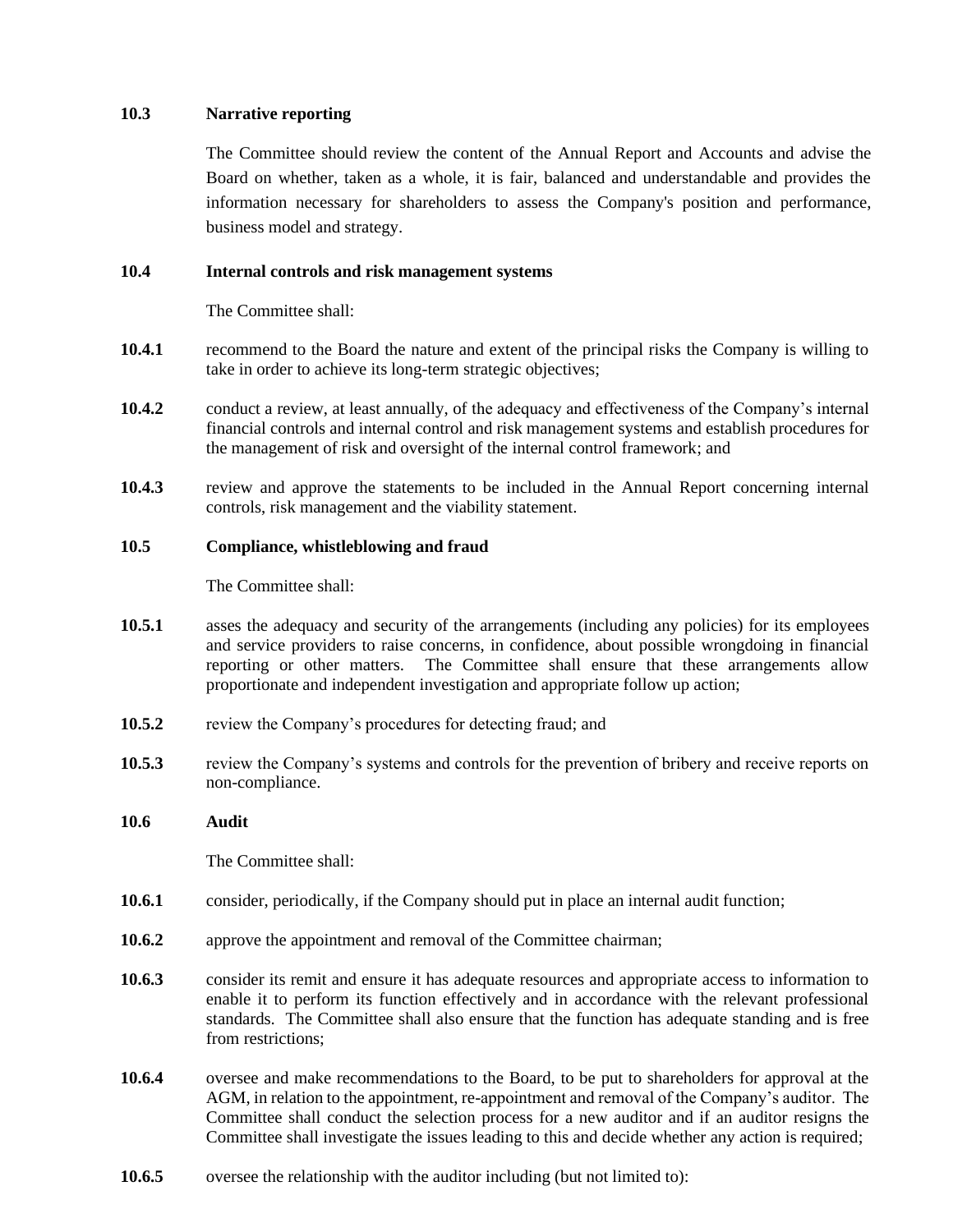- **10.6.5.1** recommendations on their remuneration, whether fees for audit or non-audit services and that the level of fees is appropriate to enable an adequate audit to be conducted; and
- **10.6.5.2** approval of their terms of engagement, including any engagement letter issued at the start of each audit and the scope of the audit;
- **10.6.6** assess annually their independence and objectivity taking into account relevant UK law, regulation, the Ethical Standard and other professional requirements and the relationship with the auditor as a whole, including the provision of any non-audit services;
- **10.6.7** satisfy itself that there are no relationships between the auditor and the Company which could adversely affect the auditor's independence and objectivity;
- **10.6.8** agree with the Board a policy on the employment of former employees of the Company's auditor, then monitoring the implementation of this policy;
- **10.6.9** monitor the auditor's processes for maintaining independence, its compliance with relevant UK law, regulation, other professional requirements and the Ethical Standard, including the guidance on the rotation of audit partner and staff;
- **10.6.10** monitor the level of fees paid by the Company to the external auditor compared to the overall fee income of the firm, office and partner and assess these in the context of relevant legal, professional and regulatory requirements, guidance and the Ethical Standard;
- **10.6.11** assess annually the qualifications, expertise and resources, and independence of the external auditor and the effectiveness of the external audit process, which shall include a report from the external auditor on their own internal quality procedures;
- **10.6.12** evaluate the risks to the quality and effectiveness of the financial reporting process in the light of the external auditor's communications with the Committee;
- **10.6.13** develop and implement and oversee a policy on the supply of non-audit services by the auditor taking into account any relevant ethical guidance on the matter;
- **10.6.14** meet regularly with the auditor, including once at the planning stage before the audit and one after the audit at the reporting stage. The Committee shall meet with the auditor at least once a year, without management and the various appointed third parties being present to discuss the auditor's remit and any issues arising from the audit;
- 10.6.15 review and approve the audit plan and ensure that it is consistent with the scope of the audit engagement;
- **10.6.16** review the findings of the audit with the auditor. This shall include (but not be limited to) the following:
- **10.6.16.1** a discussion of any major issues which arose during the audit;
- **10.6.16.2** any key accounting and audit judgements;
- **10.6.16.3** levels of errors identified during the audit;
- **10.6.16.4** the effectiveness of the audit; and
- **10.6.17** review any representation letter(s) requested by the auditor before they are signed.